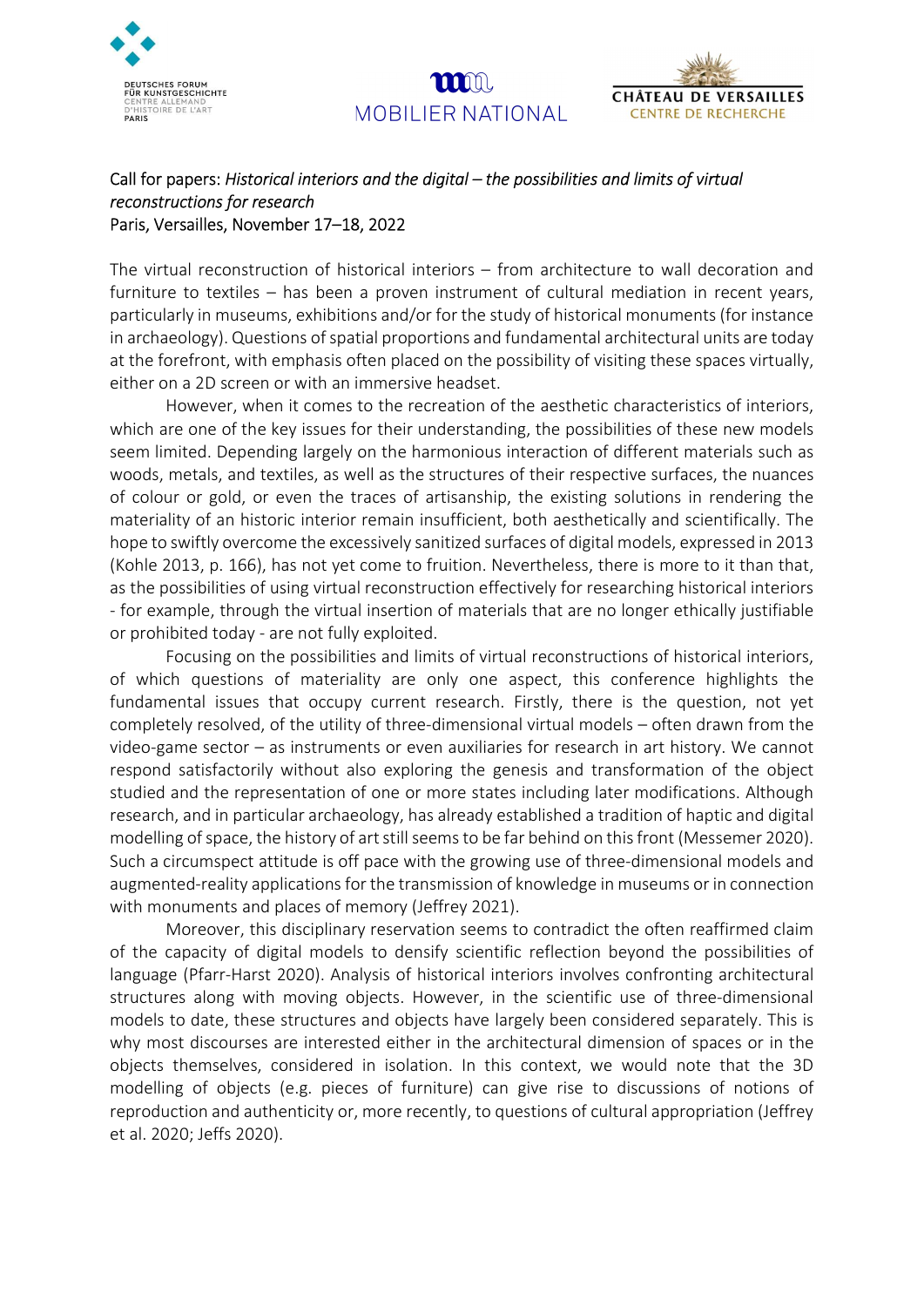

## $\mathbf{m}$ n MOBILIER NATIONAL



As for the mise-en-scène of social representations and power (Hoppe/De Jonge/Breitling 2018), embodied in the visual and bodily perception of spaces (in their use, particularly ceremonial), this remains insufficiently conveyed by virtual reconstructions, as does the dimension of the use of objects – chairs or desks, for example – as constituting the experience of the room. In addition to the exploration of scenarios of historical utilization in comparison with modern exigencies, the modelling of the acoustic and thermal properties of spaces that were abundantly furnished with textiles (carpets and rugs, curtains, wall hangings, baldachins, and Gobelin tapestries) opens up new research perspectives of the utmost interest. Generally speaking, the absence of those sensory elements integral to the art of interior design constitutes a considerable limitation in the potential benefits of virtual representation.

The international conference – organized jointly by the German Center for Art History Paris (DFK Paris), the Mobilier national, and the Centre de recherche du château de Versailles (CRCV) – will allow for an exchange of information among specialists from the world of museums, historians and historians of art, and experts in digital reconstruction and 3D modelling. It will give occasion to reflect on the stages prior to modelling and virtual restoration, on the creation phase of the tool and dialogues between art historians and technicians, and finally on the future and the public's reception of such tools. The conference will also enable young researchers to present their own research projects and submit them for discussion in a circle of specialists in the field.

The symposium will take place in Paris, both in person and via videoconference (DUAL MODE), in the conference room of the DFK Paris and the auditorium of the palace of Versailles on November 17 and 18, 2022.

Organizing Committee: Muriel Barbier (Mobilier national), Marc Bayard (Mobilier national), Markus A. Castor (DFK Paris), Jörg Ebeling (DFK Paris), Anne Klammt (DFK Paris), Benjamin Ringot (CRCV), Mathieu da Vinha (CRCV)

Presentations will be limited to 30 minutes. Proposals – in French or English – of around 3,000 characters (including spaces) must include the title of the paper, along with an abstract of its argument, and be accompanied by a short biography (1,200 characters) and the contact details of the candidate. Materials must be received before 5 June 2022, via email to interieursetnumerique@dfk-paris.org.

Applicants will receive a response regarding their participation in the conference by 5 July 2022.